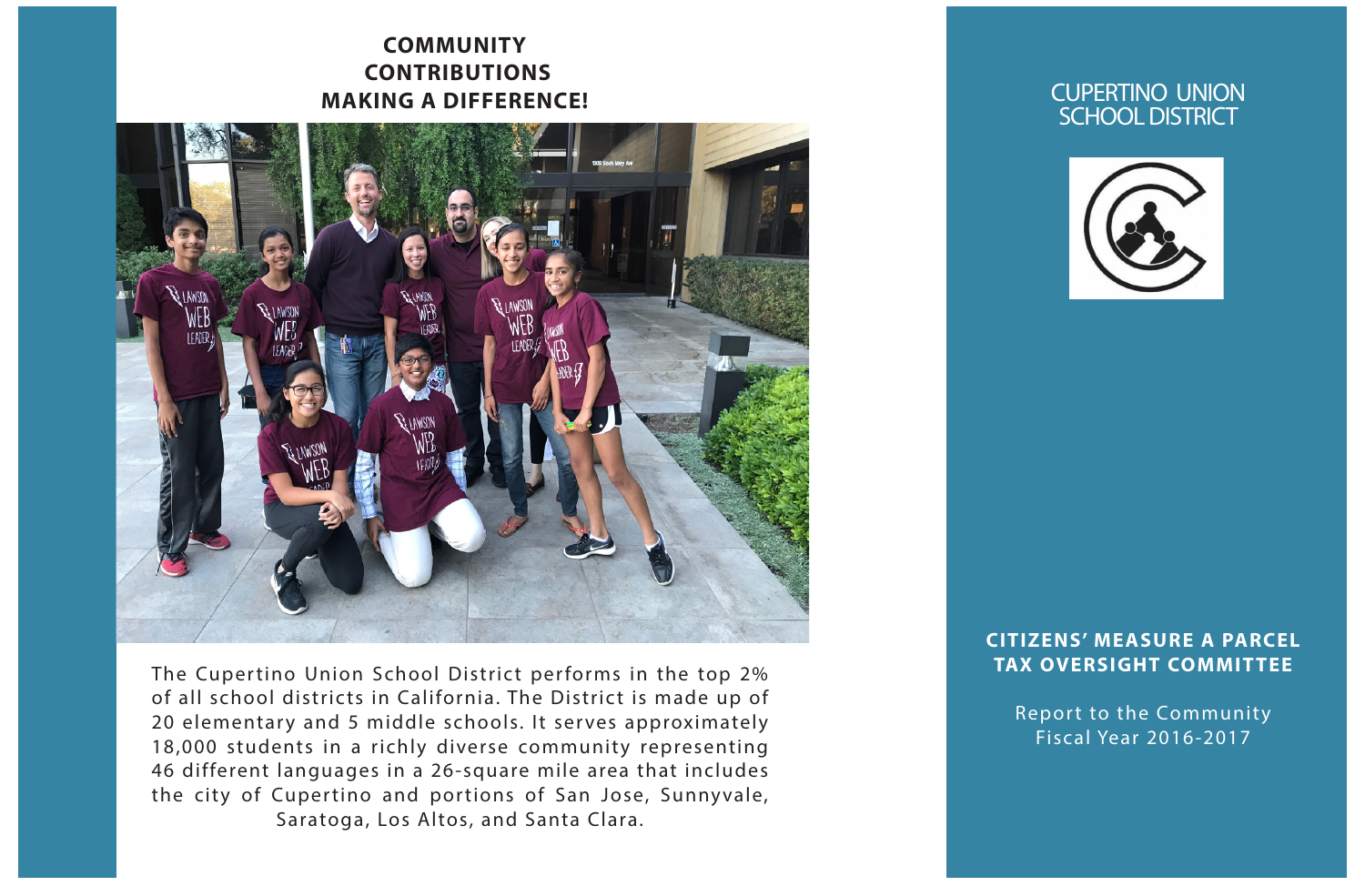## **Citizens' Measure A Parcel Tax Oversight Committee Report to the Community**

On May 6, 2014, voters of the Cupertino Union School District approved Measure A, renewing and consolidating Measure B and C parcel taxes. Measure A maintains the same rate previously approved by both Measure B and C and is an eight-year parcel tax of \$250 per year, effective July 1, 2015 and expiring June 30, 2023. The parcel tax represents a significant investment by the community in supporting the District's culture of success and student achievement. It continues to offer the same exemptions as previous measures.

Measure A Parcel Tax funds represent 4.6 percent of the District's total budget. These funds are specifically used to:

- Protect outstanding core academic programs in reading, writing, math and science
- Retain highly qualified teachers
- Keep schools safe, clean and well-maintained
- Keep libraries up-to-date and retain music and art programs
- Provide updated classroom technology for a 21st-Century Education

The Cupertino Union School District maintains a Citizens' Parcel Tax Oversight Committee which provides oversight to ensure funds collected from the parcel tax are spent in a manner consistent with the provisions of the voter approved measure. This Committee meets annually. On November 6, 2017, the Committee certified the expenditures for fiscal year 2016-2017 were spent only for purposes approved by voters.

# **Citizens' Measure A Parcel Tax Oversight Committee - Fiscal Year 2016-2017**

Piu Ghosh Parent/Guardian of a student in the District and active in PTA

> Julie Lin Parent/Guardian of a student in the District

Eleanor Watanabe Member of the Senior Community

Dan Halabe Member At Large

Roberta Hollimon Member At Large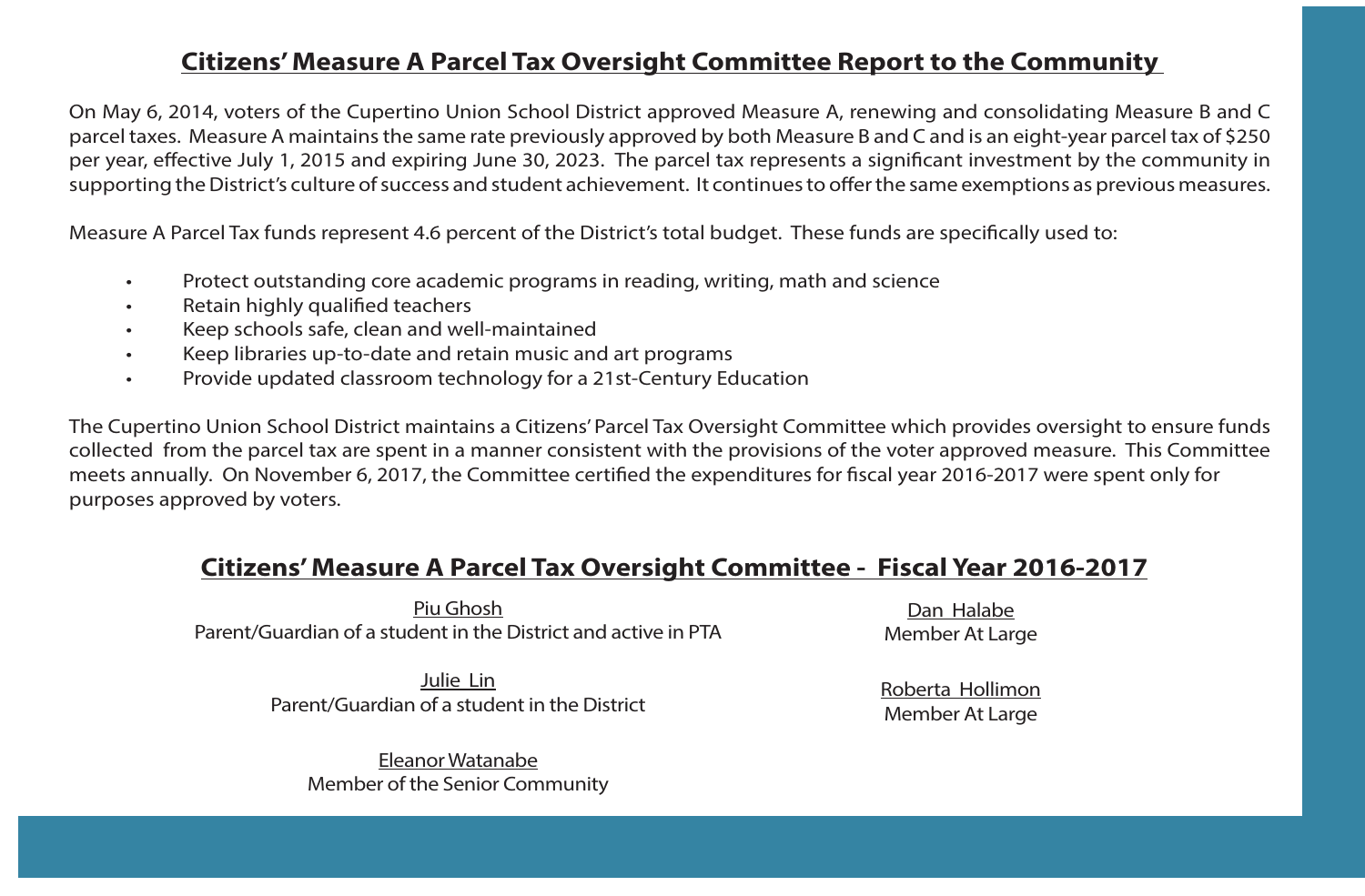# **Measure A Parcel Tax – By the Numbers**

- Length of Measure A: Eight Years Ending 6/30/23
- First Year Collected: 2015-2016 Fiscal Year
- Annual Amount Per Parcel: \$250
- Positions Funded Teachers & Support Staff: 90.3
- Total Funds Received in 2016-2017: \$8,568,670
- Exemptions Granted in 2016-2017: 4,242

Full ballot language for Measure A is available at https://www.cusdk8.org/Measure A

# **OPTIONAL PARCEL TAX EXEMPTIONS**

A parcel is defined as any unit of land in the District that receives a tax bill from the Santa Clara County Tax Collector's Office.

#### SENIOR CITIZEN EXEMPTION

Individuals may qualify if they are 65 years of age or older on or before June 30 of the current tax year. In addition, the parcel must be located within the District and serve as their primary residence. (The senior must live in the home.)

#### CONTIGUOUS PARCEL EXEMPTION

This exemption allows a property owner to combine adjacent parcels (parcels that share a common border) into one taxable unit. These combined parcels must also be used solely for owner-occupied, single-family residential purposes.

## SUPPLEMENTAL SECURITY INCOME (SSI) FOR A DISABILITY EXEMPTION

Community members qualify for an exemption if they receive Supplemental Security Income (SSI) for a disability and the parcel is their primary residence. The community member must own and live in the home as of July 1 of the year the tax is due.

For information on how to apply for an exemption, please visit our website (https://www.cusdk8.org/MeasureA) or call the Business Services Department at 408-252-3000